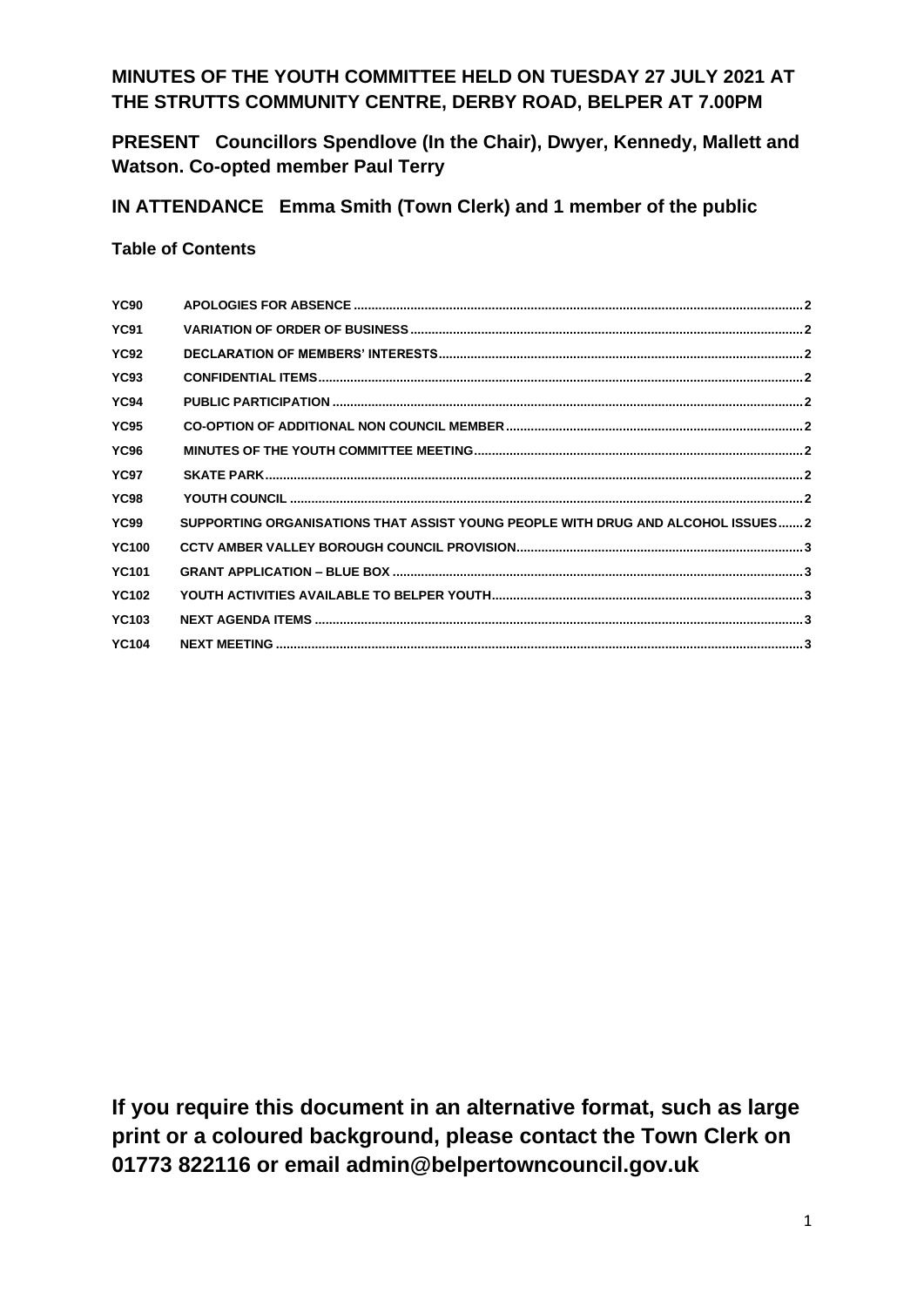<span id="page-1-9"></span><span id="page-1-8"></span><span id="page-1-7"></span><span id="page-1-6"></span><span id="page-1-5"></span><span id="page-1-4"></span><span id="page-1-3"></span><span id="page-1-2"></span><span id="page-1-1"></span><span id="page-1-0"></span>

| <b>YC90</b> | <b>APOLOGIES FOR ABSENCE</b><br>None all members were in attendance                                                                                                                                                                                                                                                                                                                                                                                                                                                                                                                                                    |
|-------------|------------------------------------------------------------------------------------------------------------------------------------------------------------------------------------------------------------------------------------------------------------------------------------------------------------------------------------------------------------------------------------------------------------------------------------------------------------------------------------------------------------------------------------------------------------------------------------------------------------------------|
| <b>YC91</b> | <b>VARIATION OF ORDER OF BUSINESS</b><br>None                                                                                                                                                                                                                                                                                                                                                                                                                                                                                                                                                                          |
| <b>YC92</b> | <b>DECLARATION OF MEMBERS' INTERESTS</b><br>Cllr Dwyer – Trustee of Blue Box – Agenda item $13$ – Will remain in the<br>Meeting but will not take part in any vote.                                                                                                                                                                                                                                                                                                                                                                                                                                                    |
| <b>YC93</b> | <b>CONFIDENTIAL ITEMS</b><br><b>None</b>                                                                                                                                                                                                                                                                                                                                                                                                                                                                                                                                                                               |
| <b>YC94</b> | <b>PUBLIC PARTICIPATION</b><br>A member of the public spoke about the current Skate Park provision.                                                                                                                                                                                                                                                                                                                                                                                                                                                                                                                    |
| <b>YC95</b> | <b>CO-OPTION OF ADDITIONAL NON COUNCIL MEMBER</b><br><b>RESOLVED</b> to co-opt Andrea Fox to the Committee.                                                                                                                                                                                                                                                                                                                                                                                                                                                                                                            |
| <b>YC96</b> | MINUTES OF THE YOUTH COMMITTEE MEETING<br><b>RESOLVED</b> Committee approved the minutes of the Youth Committee<br>meeting held on 1 June 2021.                                                                                                                                                                                                                                                                                                                                                                                                                                                                        |
| <b>YC97</b> | <b>SKATE PARK</b><br><b>RESOLVED</b> refer the public consultation to the Communications<br>working group. The working group will feedback to the next Youth<br>Committee meeting. Defer looking at alternative sites until after the<br>public consultation has progressed.                                                                                                                                                                                                                                                                                                                                           |
| <b>YC98</b> | <b>YOUTH COUNCIL</b><br>(a) Update on Youth Council Members from September 2021<br>Meeting to be called for all the link people regarding schools, home<br>schooled, Scouts and Guides in September. Cllr Dwyer has been<br>chasing up Schools since the letter was sent out. Belper School,<br>Milford School Long Row and Anne Clark have responded.<br><b>RESOLVED Noted</b><br>(b) Meeting Date Establishment<br>RESOLVED Monday 13 September 2021 4pm at St John's Chapel.<br>Committee members, links contacts and the Chair of Youth Council to<br>be invited.<br>(c) Basic DBS checks<br><b>RESOLVED Noted</b> |
| <b>YC99</b> | SUPPORTING ORGANISATIONS THAT ASSIST YOUNG PEOPLE<br><b>WITH DRUG AND ALCOHOL ISSUES</b><br>(a) Plans for the forthcoming two years                                                                                                                                                                                                                                                                                                                                                                                                                                                                                    |